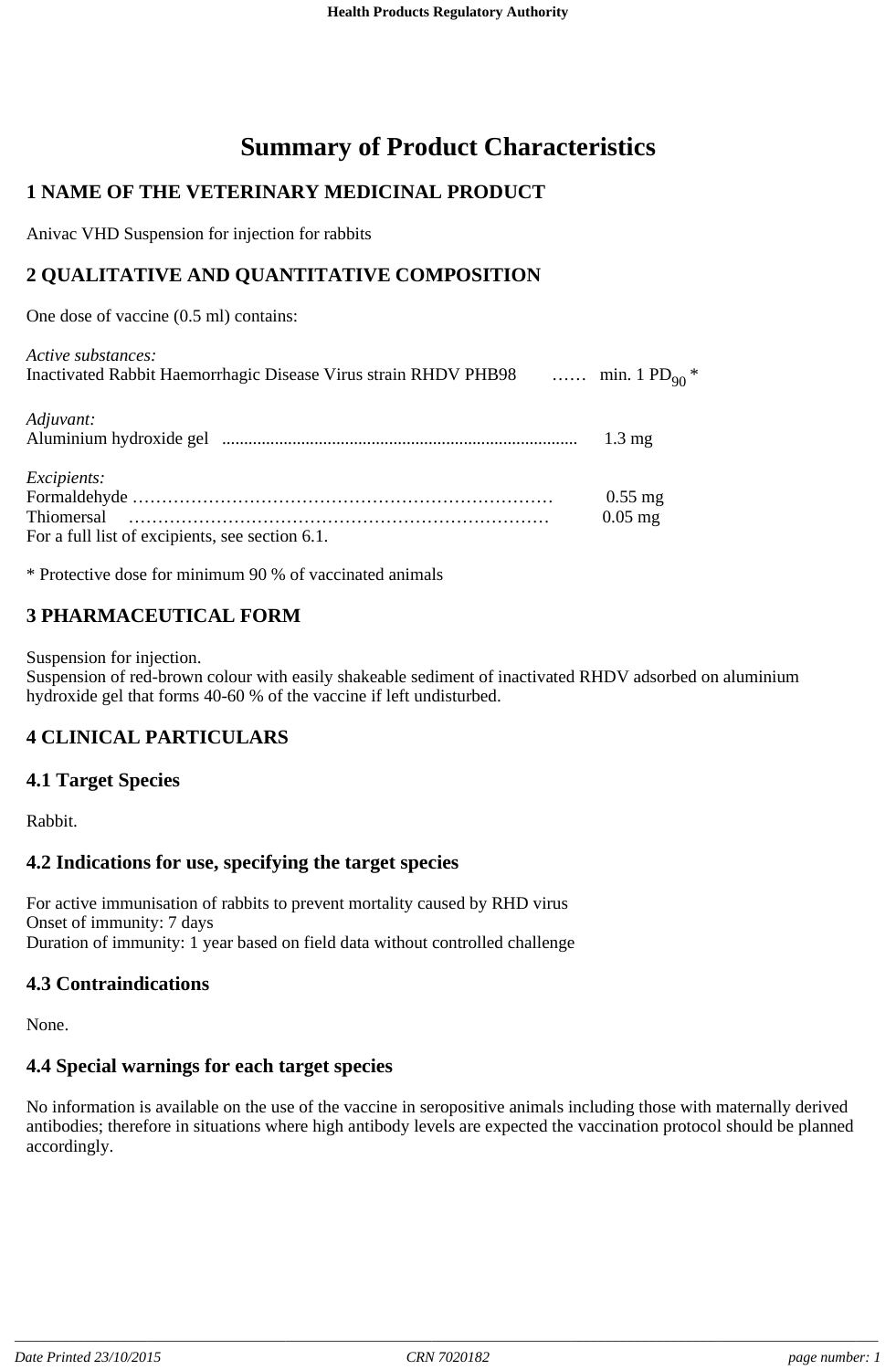### **4.5 Special precautions for use**

#### **Special precautions for use in animals**

Do not vaccinate unhealthy animals.

It is recommended not to vaccinate in the later stages of pregnancy in order to avoid stress and handling of pregnant does.

#### **Special precautions to be taken by the person administering the medicinal product to animals**

In case of accidental self-injection, seek medical advice immediately and show the package leaflet or the label to the physician.

#### **4.6 Adverse reactions (frequency and seriousness)**

None.

#### **4.7 Use during pregnancy, lactation or lay**

Can be used during pregnancy and lactation.

See section 4.5

#### **4.8 Interaction with other medicinal products and other forms of interaction**

No information is available on the safety and efficacy of this vaccine when used with any other veterinary medicinal product. A decision to use this vaccine before or after any other veterinary medicinal product therefore needs to be made on a case by case basis.

#### **4.9 Amounts to be administered and administration route**

The vaccine dose for all age categories is 0.5 ml. 1 dose of 0.5 ml per rabbit, administered subcutaneously, it is recommended to localise the site of administration to the lateral thoracic wall.

Primary vaccination: 1 injection in rabbits from the age of 10 weeks. Booster: 1 injection every 12 months

With respect to the epizootological situation, it is possible to vaccinate rabbits younger than 10 weeks (but not earlier than at the age of six weeks) with subsequent revaccination 4 weeks after the first vaccination.

Shake well before and occasionally during administration.

#### **4.10 Overdose (symptoms, emergency procedures, antidotes), if necessary**

In laboratory studies in dwarf rabbits vaccinated with double dose a small swelling of approximately 5 mm that disappeared up to 3 days was observed. The effects of a double dose in pregnant rabbits have not been investigated.

#### **4.11 Withdrawal Period(s)**

Zero days.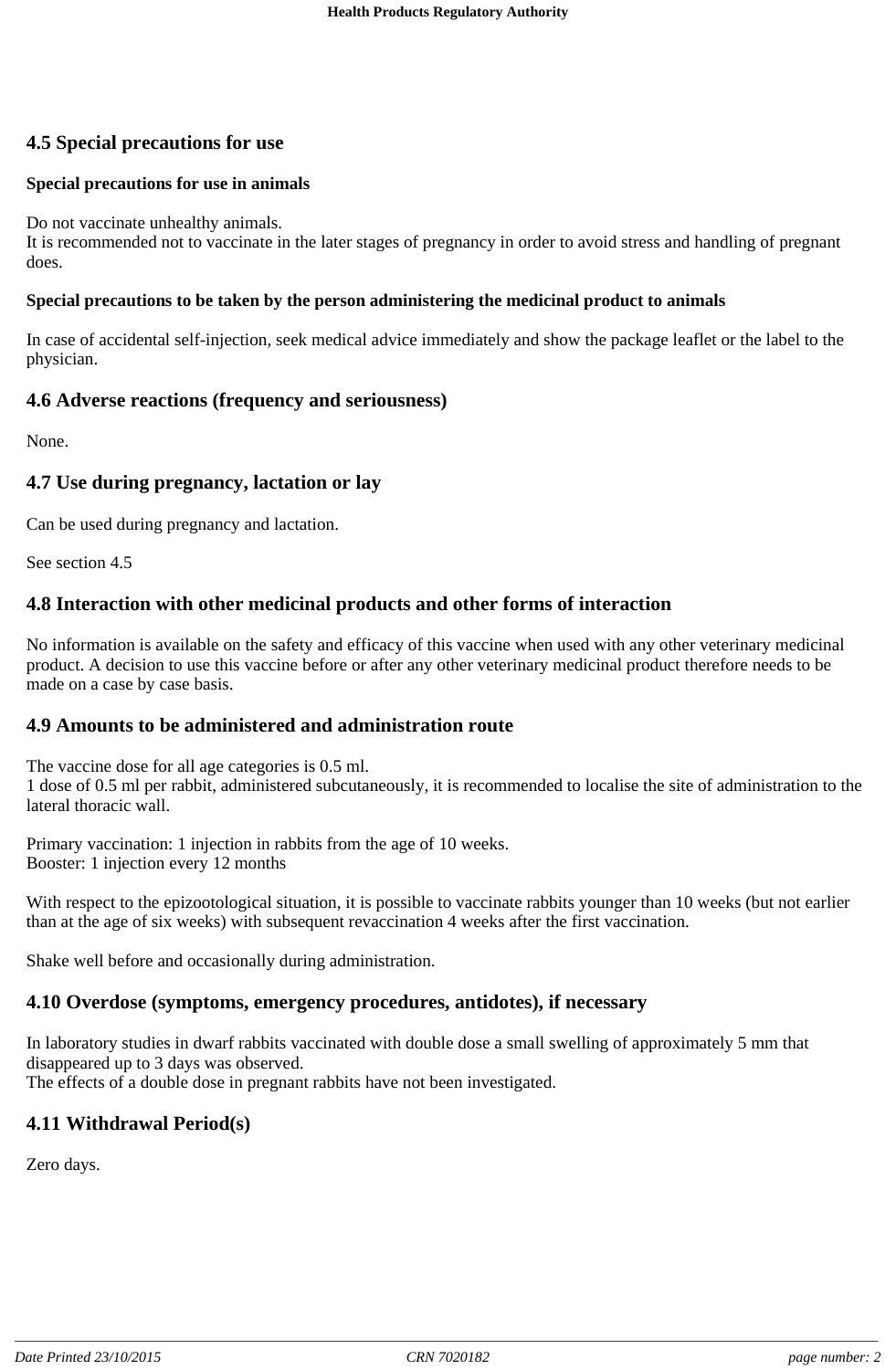### **5 PHARMACOLOGICAL or IMMUNOLOGICAL PROPERTIES**

ATCvet.: QI 08 AA 01

To stimulate active immunity against rabbit haemorrhagic disease.

### **6 PHARMACEUTICAL PARTICULARS**

#### **6.1 List of excipients**

Formaldehyde **Thiomersal** Phosphate buffered solution (PBS)

#### **6.2 Incompatibilities**

Do not mix with any other veterinary medicinal products.

#### **6.3 Shelf-life**

Shelf-life of the veterinary medicinal product as packaged for sale: 2 years. Shelf-life after first opening the immediate packaging: 10 hours.

#### **6.4 Special precautions for storage**

Store in a refridgerator (2  $^{\circ}$ C – 8  $^{\circ}$ C). Protect from frost. Once opened, store below 25 °C

#### **6.5 Nature and composition of immediate packaging**

Paper carton containing glass vial made of neutral borosilicate glass with high hydrolytic resistance (Type 1) closed with a rubber plug suitable for parenteral preparations and an aluminium cap.

Size of package: x 1 dose (10 x 0.5 ml) doses (5 ml) in one vial doses (10 ml) in one vial doses (20 ml) in one vial

Not all pack sizes will be marketed.

#### **6.6 Special precautions for the disposal of unused veterinary medicinal products or waste materials**

Any unused veterinary medicinal product or waste materials derived from such veterinary medicinal product should be disposed of in accordance with local requirements.

### **7 MARKETING AUTHORISATION HOLDER**

PHARMAGAL BIO, s. r. o. Murgašova 5 949 01 Nitra Slovak Republic